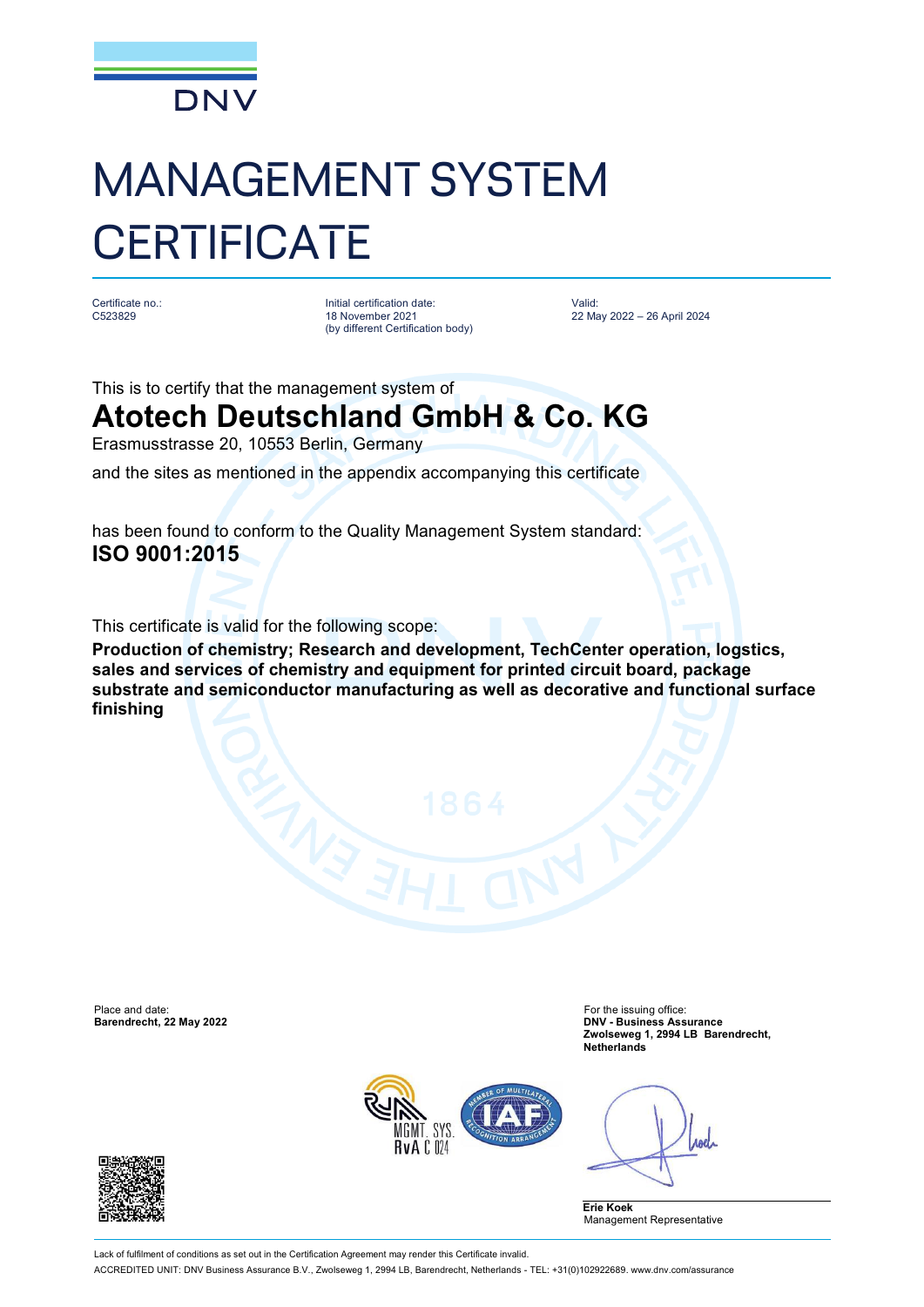

Certificate no.: C523829 Place and date: Barendrecht, 22 May 2022

## **Appendix to Certificate**

### **Atotech Deutschland GmbH & Co. KG**

Locations included in the certification are as follows:

| <b>Site Name</b>                                     | <b>Site Address</b>                                                                                                                         | <b>Site Scope</b>                                                                                                                                                                                                                                                                        |
|------------------------------------------------------|---------------------------------------------------------------------------------------------------------------------------------------------|------------------------------------------------------------------------------------------------------------------------------------------------------------------------------------------------------------------------------------------------------------------------------------------|
| Atotech Deutschland GmbH & Co. KG                    | Erasmusstrasse 20, 10553 Berlin,<br>Germany                                                                                                 | Research and development, production,<br>TechCenter operation, sales and service of<br>chemistry and equipment for printed circuit<br>board, package substrate and<br>semiconductor manufacturing as well as<br>decorative and functional surface finishing,<br>production of detergents |
| Atotech Beteiligungs und Management<br>GmbH & Co. KG | Erasmusstraße 20, 10553 Berlin, Germany                                                                                                     | Support of operational processes within<br>the scope                                                                                                                                                                                                                                     |
| Atotech Deutschland GmbH & Co. KG                    | Untergasse 47, 65468 Trebur-Geinsheim,<br>Germany                                                                                           | Production of flakes and sealers; research<br>and development, TechCenter operation,<br>service of chemistry and equipment for<br>printed circuit board, package substrate<br>and semiconductor manufacturing as well<br>as decorative and functional surface<br>finishing               |
| Atotech Deutschland GmbH & Co. KG                    | Ahornallee 4, 16818 Neuruppin, Germany                                                                                                      | Production, sales and service of chemistry<br>for printed circuit board, package substrate<br>and semiconductor manufacturing as well<br>as decorative and functional surface<br>finishing                                                                                               |
| Atotech Deutschland GmbH & Co. KG                    | Industriestrasse 69, 90537 Feucht,<br>Germany                                                                                               | Research and development, production,<br>sales and service of plating equipment for<br>printed circuit board, package substrate<br>and semiconductor manufacturing as well<br>as decorative and functional surface<br>finishing                                                          |
| Atotech Deutschland GmbH & Co. KG                    | L'Armeratte 2, 2950 Courgenay,<br>Switzerland                                                                                               | Sales of chemicals for Electronics and<br>Electroplating applications                                                                                                                                                                                                                    |
| Atotech (Malaysia) Sdn Bhd                           | Lot 6.03 A, Level 6, 1 Tech Park, Tanjung<br>Bandar Utama, Bandar Utama, 47800,<br>Selangor Darul Ehsan, Malaysia                           | Sales and service of chemistry and<br>equipment for printed circuit board,<br>package substrate and semiconductor<br>manufacturing as well as decorative and<br>functional surface finishing                                                                                             |
| Atotech (Malaysia) Sdn Bhd                           | 1182, Lorong Perindustrian Bukit Minyak<br>22, Taman Perindustrian Bukit Minyak,<br>14100, Simpang Ampat, Pulau Pinang,<br>Malaysia         | Production of chemistry; sales and service<br>of chemistry and equipment for printed<br>circuit board, package substrate and<br>semiconductor manufacturing as well as<br>decorative and functional surface finishing                                                                    |
| Atotech (Singapore) Chemicals Pte Ltd.               | #03-01, 8 Buroh Street JTC Surface<br>Engineering Hub, Singapore 627563,<br>Singapore                                                       | Research and Development, sales and<br>service of chemistry for printed circuit<br>board, package substrate and<br>semiconductor manufacturing as well as<br>decorative and functional surface finishing                                                                                 |
| Atotech (Thailand) Co., Ltd.                         | 1 TP&T Tower Floor 11, Soi Vibhavadee<br>Rungsit 19, Vibhavadee Rungsit Road,<br>Chatuchak, Chatuchak district, Bangkok,<br>Thailand, 10900 | Sales and services of chemistry and<br>equipment for printed circuit board,<br>package substrate and semiconductor<br>manufacturing as well as decorative and<br>functional surface finishing                                                                                            |

Lack of fulfilment of conditions as set out in the Certification Agreement may render this Certificate invalid.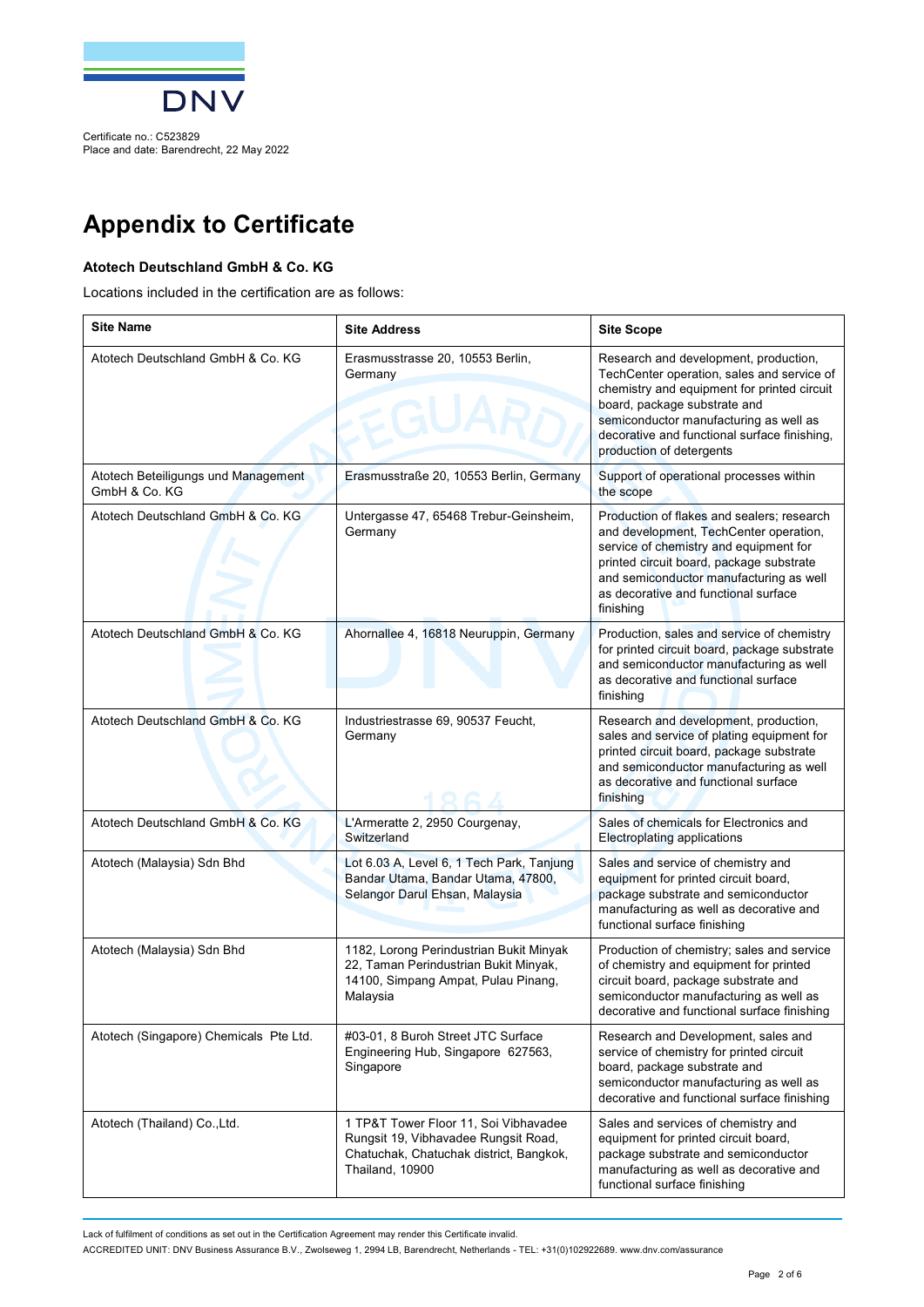

Place and date: Barendrecht, 22 May 2022

| <b>Site Name</b>                                                                 | <b>Site Address</b>                                                                                                     | <b>Site Scope</b>                                                                                                                                                                                                                                            |
|----------------------------------------------------------------------------------|-------------------------------------------------------------------------------------------------------------------------|--------------------------------------------------------------------------------------------------------------------------------------------------------------------------------------------------------------------------------------------------------------|
| Atotech Argentina, S.A.                                                          | Paraná 4574 - Munro - Vicente López -<br>CPB1605DGJ Provincia de Buenos Aires,<br>1605, Buenos Aires, Argentina         | Sales and service of chemistry and<br>equipment for printed circuit board,<br>package substrate and semiconductor<br>manufacturing as well as decorative and<br>functional surface finishing                                                                 |
| Atotech BV DE MEERN                                                              | Strijkviertel 35-2, 3454 De Meern,<br><b>Netherlands</b>                                                                | Sales and service of chemistry and<br>equipment for printed circuit board,<br>package substrate and semiconductor<br>manufacturing as well as decorative and<br>functional surface finishing                                                                 |
| Atotech Canada Ltd.                                                              | 1180 Corporate Drive, Ontario Canada,<br>Burlington, L7L5R6, Canada                                                     | Production of chemistry; TechCenter<br>operations, sales and service of chemistry<br>and equipment for printed circuit board,<br>package substrate and semiconductor<br>manufacturing as well as decorative and<br>functional surface finishing              |
| Atotech CZ a.s.                                                                  | Belgicka 1b, 46605 Jablonec nad Nisou,<br>Czech Republic                                                                | Production of detergents                                                                                                                                                                                                                                     |
| Atotech CZ a.s.                                                                  | Belgicka 5119, 46605 Jablonec nad Nisou,<br>Czech Republic                                                              | Research and development, TechCenter<br>operations, sales and service of chemistry<br>and equipment for printed circuit board,<br>package substrate and semiconductor<br>manufacturing as well as decorative,<br>functional surface finishing and detergents |
| Atotech de Mexico S.A. de C.V.                                                   | Av. Uno No. 28 A Parque Industrial<br>Cartagena, 54900, Tultitlan Estado de<br>Mexico, Mexico                           | Production of chemistry; sales and service<br>of chemistry and equipment for printed<br>circuit board, package substrate and<br>semiconductor manufacturing as well as<br>decorative and functional surface finishing                                        |
| Atotech do Brazil, Galvanotecnica Ltda.                                          | Rua Maria Patricia da Silva, 205, Taboao<br>da Serra-SP, 06787-480, Sao Paulo, Brazil                                   | Production of chemistry; TechCenter<br>operations, sales and service of chemistry<br>and equipment for printed circuit board,<br>package substrate and semiconductor<br>manufacturing as well as decorative and<br>functional surface finishing              |
| Atotech España S.A.U. Sucursal Portugal                                          | Zona industrial de Oiã, Lotte 9A, 3770-<br>059, Oiã Portugal, Portugal                                                  | Sales and service of chemistry and<br>equipment for printed circuit board,<br>package substrate and semiconductor<br>manufacturing as well as decorative and<br>functional surface finishing                                                                 |
| Atotech España S.A.U. Unipersonal<br>Atotech Espana S.A. Sociedad<br>Unipersonal | Ribera de Axpe, 39, 48950, Erandio -<br>(Vizcaya), Spain                                                                | Sales and service of chemistry and<br>equipment for printed circuit board,<br>package substrate and semiconductor<br>manufacturing as well as decorative and<br>functional surface finishing                                                                 |
| Atotech France S.A.                                                              | ZA du Vert Galant 29 avenue de<br>l'Eguillette, CS 20731 Saint Ouen<br>l'Aumone, 95004, Cergy Pontoise Cedex,<br>France | Sales and service of chemistry and<br>equipment for printed circuit board,<br>package substrate and semiconductor<br>manufacturing as well as decorative and<br>functional surface finishing                                                                 |
| Atotech India Private Ltd.                                                       | UNIT No. 209, Krishna Commercial Center<br>6, Udyog Nagar, Off S. V. Road, Goregaon<br>West, Mumbai - 400062, India     | Sales and service of chemistry and<br>equipment for printed circuit board,<br>package substrate and semiconductor<br>manufacturing as well as decorative and<br>functional surface finishing                                                                 |
| Atotech India Private Ltd.                                                       | 128/2&3, Sanghavi Complex, Mohan<br>Nagar, OPP. MIDC Office, Chinchwad,                                                 | Sales and service of chemistry and<br>equipment for printed circuit board,                                                                                                                                                                                   |

Lack of fulfilment of conditions as set out in the Certification Agreement may render this Certificate invalid.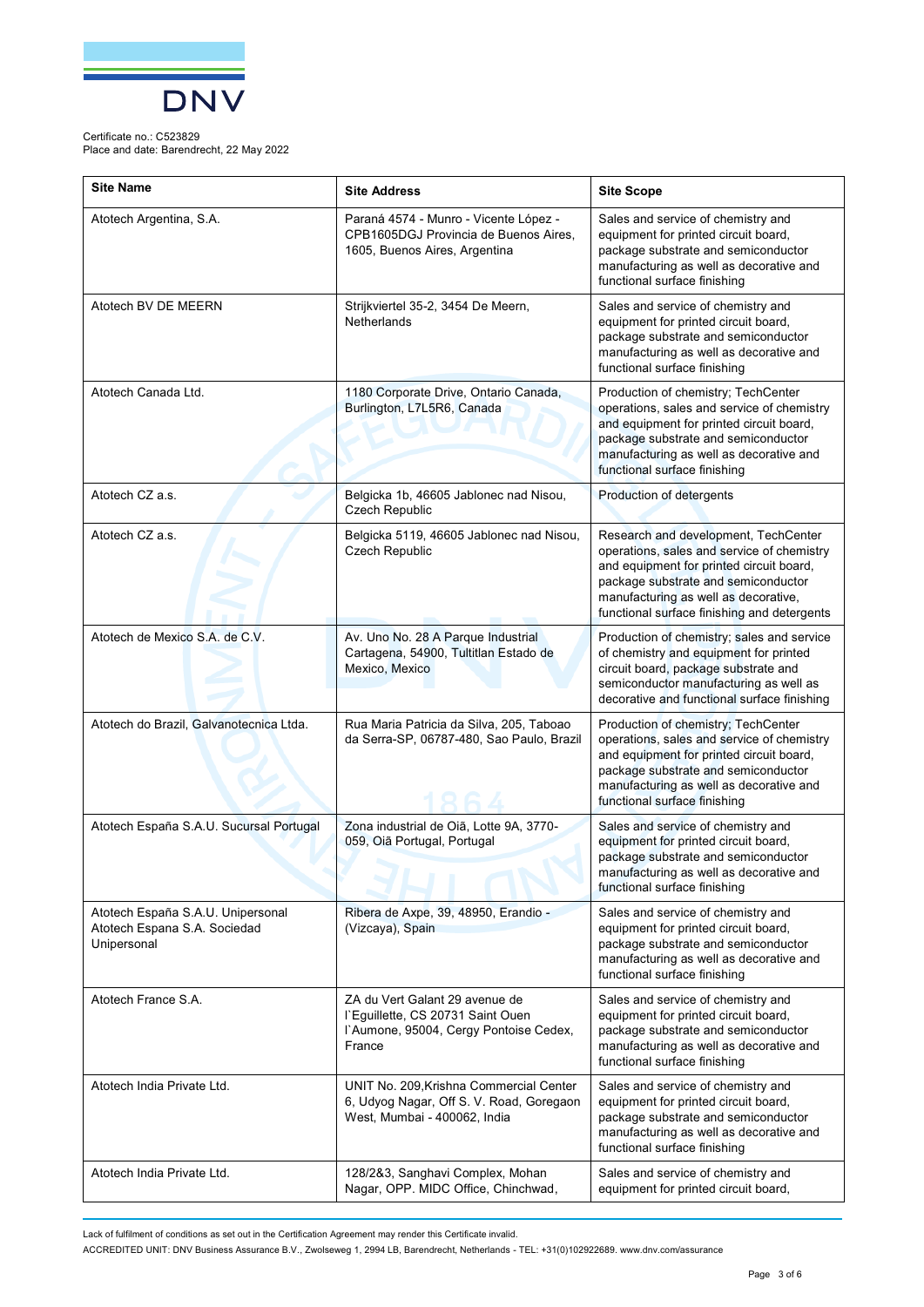

Place and date: Barendrecht, 22 May 2022

| <b>Site Name</b>                                           | <b>Site Address</b>                                                                                                                | <b>Site Scope</b>                                                                                                                                                                                                                                |
|------------------------------------------------------------|------------------------------------------------------------------------------------------------------------------------------------|--------------------------------------------------------------------------------------------------------------------------------------------------------------------------------------------------------------------------------------------------|
|                                                            | Pune - 411019, India                                                                                                               | package substrate and semiconductor<br>manufacturing as well as decorative and<br>functional surface finishing                                                                                                                                   |
| Atotech India Private Ltd.                                 | Zoom Building, Property no. B-XXIII<br>2581/1, R.K. Road, Industrial area -A,<br>Cheema Chowk, Ludhiana - 141002,<br>Punjab, India | Sales and service of chemistry and<br>equipment for printed circuit board,<br>package substrate and semiconductor<br>manufacturing as well as decorative and<br>functional surface finishing                                                     |
| Atotech India Private Ltd.                                 | 74 /B, Electronic City Phase 1, Near Y Sec<br>IT Softwares, Bengaluru (Bangalore) -<br>560100, Urban Karnataka, India              | Sales and service of chemistry and<br>equipment for printed circuit board,<br>package substrate and semiconductor<br>manufacturing as well as decorative and<br>functional surface finishing                                                     |
| Atotech India Private Ltd.                                 | 66, K.M. Stone, NH 8, Delhi Jaipur<br>Highway, Village Sidhrawalim, Gurgaon -<br>122413, Haryana, India                            | Production of chemistry for printed circuit<br>board, package substrate and<br>semiconductor manufacturing as well as<br>decorative and functional surface finishing                                                                             |
| Atotech India Private Ltd.                                 | 303, Sidco AIEMA Tower, 1st Main Road,<br>Ambattur International Estate, Tamil Nadu<br>- 600 058, India                            | Sales and service of chemistry and<br>equipment for printed circuit board,<br>package substrate and semiconductor<br>manufacturing as well as decorative and<br>functional surface finishing                                                     |
| Atotech India Private Limited                              | Plot No. 446 - G & H, Sector-8, IMT<br>Manesar, Gurugram - 122050, Haryana,<br>India                                               | Research and Development, TechCenter<br>operation, sales and services of chemistry<br>for printed circuit board, package substrate<br>as well as decorative and functional<br>surface finishing                                                  |
| Atotech Istanbul Kimya Sanayicileri San.<br>Tic. Ltd. Sti. | Barbaros Mah. Nesime Hanim Sok. No:4 -<br>34746 Ataşehir/İstanbul - Turkey                                                         | Sales and service of chemistry and<br>equipment for printed circuit board,<br>package substrate and semiconductor<br>manufacturing as well as decorative and<br>functional surface finishing                                                     |
| Atotech Italia S.r.I.                                      | Via Lecco 6 - 20020 Lainate (Milano) -<br>Italy                                                                                    | TechCenter operation, sales and service of<br>chemistry and equipment for printed circuit<br>board, package substrate and<br>semiconductor manufacturing as well as<br>decorative and functional surface finishing                               |
| Atotech Italia srl Lainate Sucursala Cluj-<br>Napoca       | Calea Dorobantilor nr.14-16, 400117, Cluj-<br>Napoca, Romania                                                                      | Sales and service of chemistry and<br>equipment for printed circuit board,<br>package substrate and semiconductor<br>manufacturing as well as decorative and<br>functional surface finishing                                                     |
| Atotech Japan K.K.                                         | 1-18-2, Hakusan, Midori-ku, Yokohama,<br>Kanagawa, 226-0006 Japan                                                                  | Research and development, TechCenter<br>operation, sales and services of chemistry<br>and equipment for printed circuit board,<br>package substrate and semiconductor<br>manufacturing as well as decorative and<br>functional surface finishing |
| Atotech Japan K.K.                                         | 1-6 Shimo-Ohbasan, Koda-cho, Nukata-<br>gun, Mutsuguri, Aichi, 444-0122 Japan                                                      | Production of chemistry of chemistry and<br>equipment for printed circuit board,<br>package substrate and semiconductor<br>manufacturing as well as decorative and<br>functional surface finishing                                               |
| Atotech Korea Ltd.                                         | 7F, Dongsung Building 21, Gukhoe-daero<br>62-gil, Yeongdeungpo-gu, Seoul, 07236,<br>Republic of Korea                              | Management and support processes for<br>the activities in the scope                                                                                                                                                                              |

Lack of fulfilment of conditions as set out in the Certification Agreement may render this Certificate invalid.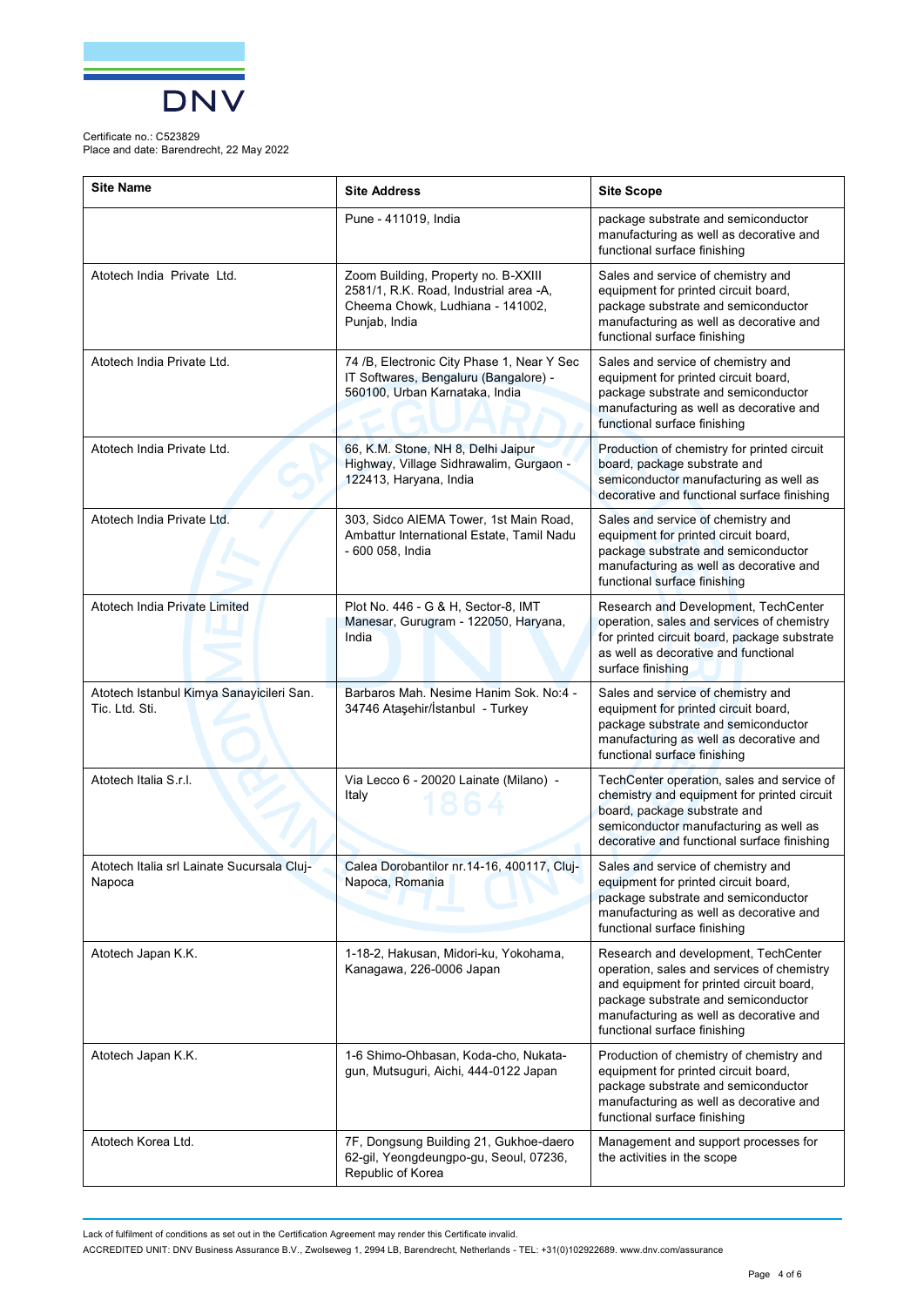

Place and date: Barendrecht, 22 May 2022

| <b>Site Name</b>                | <b>Site Address</b>                                                                                 | <b>Site Scope</b>                                                                                                                                                                                                                               |
|---------------------------------|-----------------------------------------------------------------------------------------------------|-------------------------------------------------------------------------------------------------------------------------------------------------------------------------------------------------------------------------------------------------|
| Atotech Korea Ltd.              | 37, Jangangongdan 1-gil, 18579 Jangan-<br>myeon, Hwaseong-si Gyeonggi-do,<br>Republic of Korea      | Production of chemistry; TechCenter<br>operation, sales and services of chemistry<br>and equipment for printed circuit board,<br>package substrate and semiconductor<br>manufacturing as well as decorative and<br>functional surface finishing |
| Atotech Korea Ltd.              | Room #403, 20, Noksansandan 382-ro 14<br>beonga gil, Gangseo-gu, Busan, 46757,<br>Republic of Korea | Sales and services of chemistry and<br>equipment for printed circuit board,<br>package substrate and semiconductor<br>manufacturing as well as decorative and<br>functional surface finishing                                                   |
| Atotech Oesterreich GmbH        | Linzer Strasse 63, 3002 Purkersdorf,<br>Austria                                                     | Sales and service of chemistry and<br>equipment for printed circuit board,<br>package substrate and semiconductor<br>manufacturing as well as decorative and<br>functional surface finishing                                                    |
| Atotech Oesterreich GmbH        | 1143 Budapest, Magyarországi Fióktelepe,<br>Francia út 43., Hungary                                 | Sales and service of chemistry and<br>equipment for printed circuit board,<br>package substrate and semiconductor<br>manufacturing as well as decorative and<br>functional surface finishing                                                    |
| Atotech Poland Sp. z.o.o POZNAN | Ul. Marcelińska 92/94, 60324 Poznan,<br>Poland                                                      | Sales and service of chemistry and<br>equipment for printed circuit board,<br>package substrate and semiconductor<br>manufacturing as well as decorative and<br>functional surface finishing                                                    |
| Atotech SK, s.r.o               | J. Chalupku 8, 974 01 Banská Bystrica,<br><b>Slovak Republic</b>                                    | Sales and service of chemistry and<br>equipment for printed circuit board,<br>package substrate and semiconductor<br>manufacturing as well as decorative,<br>functional surface finishing and detergents                                        |
| Atotech Skandinavien AB         | Slottsgatan 33, 60102, Norrköping,<br>Sweden<br>1864                                                | Sales and service of chemistry and<br>equipment for printed circuit board,<br>package substrate and semiconductor<br>manufacturing as well as decorative and<br>functional surface finishing                                                    |
| Atotech Slovenija d.d.          | Podnart 43, 4244, Podnart, Slovenia                                                                 | Production of chemistry; sales and service<br>of chemistry and equipment for printed<br>circuit board, package substrate and<br>semiconductor manufacturing as well as<br>decorative, functional surface finishing and<br>detergents            |
| Atotech Taiwan Limited          | 11, Jingjian 2nd Rd. Guanyin Industrial<br>District Taoyuan 32853 Taiwan                            | Production, TechCenter, service of<br>chemistry for printed circuit board,<br>package substrate and semiconductor<br>manufacturing as well as decorative and<br>functional surface finishing                                                    |
| <b>Atotech Taiwan Limited</b>   | No. 12, Bengong 5th Rd., Gangshan Dist.<br>Kaohsiung 82059 Taiwan                                   | TechCenter operation and service of<br>chemistry for printed circuit board,<br>package substrate and semiconductor<br>manufacturing as well as decorative and<br>functional surface finishing                                                   |
| Atotech UK Ltd.                 | William Street, West Bromwich, B70 0BG,<br>United Kingdom                                           | Sales and service of chemistry and<br>equipment for printed circuit board and<br>semiconductor manufacturing as well as<br>decorative and functional surface finishing                                                                          |
| Atotech USA, LLC                | 35840, Beattie Drive Sterling Heights,                                                              | TechCenter lab operation of chemistry and                                                                                                                                                                                                       |

Lack of fulfilment of conditions as set out in the Certification Agreement may render this Certificate invalid.